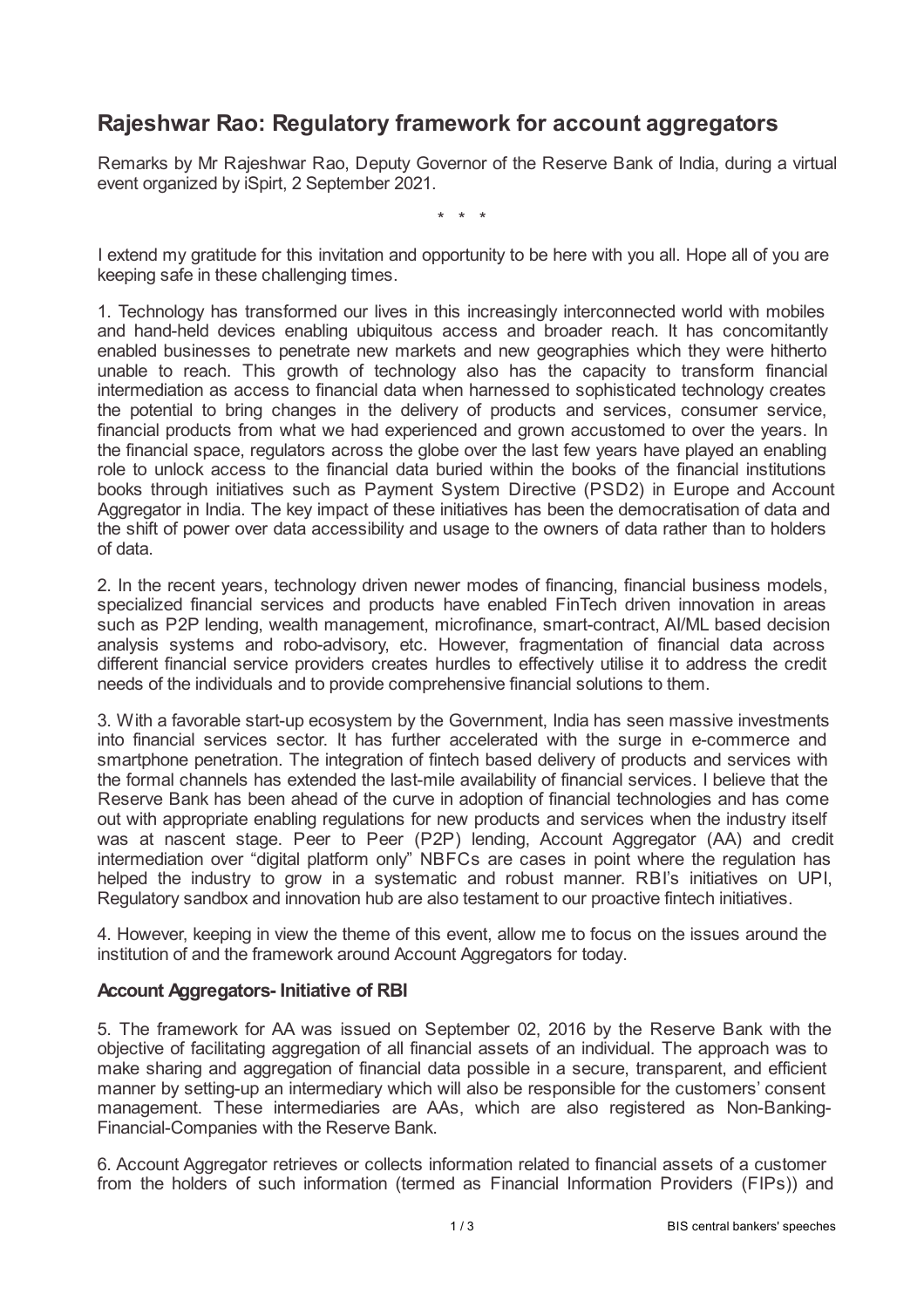aggregates, consolidates and presents it to the customers or specified users (termed as Financial Information Users (FIUs)). The transfer of such information is based on an explicit consent of the customer and the response is envisaged to occur in real time. Data cannot be stored by the aggregator or used by it for any other purpose and shall be shared only with the regulated financial entities. The Directions require robust data security and customer grievance redressal mechanism to be in place. The AA should have proper consent architecture and audit trails should be available. The directions require Financial Information Providers (FIPs) to implement interfaces that will allow an Account Aggregator to submit consent artefacts and authenticate each other, to enable secure flow of financial information to the Account Aggregator.

## **Advantages of AAecosystem**

7. AA framework assists in decision making required for provision of various financial services viz., lending, loan monitoring, wealth management, personal finance management, etc., by eliminating paper trails. Needless to mention that it is not an exhaustive list. Further, AAs can facilitate the access to financial services and credit to earlier underserved and unserved segments by reducing information asymmetry.

8. Let us take examples of MSMEs. Undoubtedly, MSMEs play a pivotal role in economic development and creation of employment. However, they sometimes face obstacles in accessing credit from formal channels due to lack of acceptable collateral and verifiable data about their financial health. Disruptions to businesses due to the COVID-19 pandemic conditions have further worsened this credit gap. In the current environment, their financial data resides with multiple regulated entities and it becomes difficult for the MSME borrowers to consolidate this data and share it with the lending institutions. If not an obstacle, it can still cause delays in the credit sanction process and affects its (i.e. MSMEs) ability to access credit in a timely manner. In order to solve this problem AA can act as an intermediary in aggregating and presenting the financial data based on an explicit consent from the customer. AAs can consolidate all consented transactional data, including cash-flow statements across lenders. Data would be fetched real-time directly from the source, tamper-proof and at a low cost. This would bring down the cost and burden of verifying the data and compliance cost for the borrower.

### **Second Stage initiatives under AAframework in India: "Technical Specifications"**

9. As business of AAs grow, it is feasible for different categories of financial institutions under jurisdiction of different financial regulators to talk to one another over their respective technologybased platforms. Seamless movement of data over different institutions with complete confidentiality will be a sine qua non for orderly growth and smooth functioning of the AA framework. To ensure seamless and secured flow of data across AAs, FIPs and there would be a need to have some generic technical standards prescribed for the AA ecosystem participants so that movement of data is duly authorised and secure.

10. Generic technical standards should aim to ensure that – i) there is smooth and consentdriven flow of information across the participants in the AA set up; ii) interoperability in the AA framework is ensured; iii) integrity of data flowing across the participants is enforced and iv) Scope for future development is not restricted.

11. Towards this end, Reserve Bank Information Technology Pvt Ltd (ReBIT), a wholly owned subsidiary of the Reserve Bank, in consultation with the us has come out with a set of open APIbased technical standards. The key features of these technical standards are recommended so as to ensure that the design of AA ecosystem is data-blind; based on electronic consent; generates non-repudiable audit trails and allows for interoperability & layered innovation.

12. The regulatory features of AA framework, viz. explicit and electronic consent for data sharing, audit trails, data blind AA platform, etc. are progressive and pre-emptive in nature. The customer has full control over the information that is being shared through AA and is also in charge over